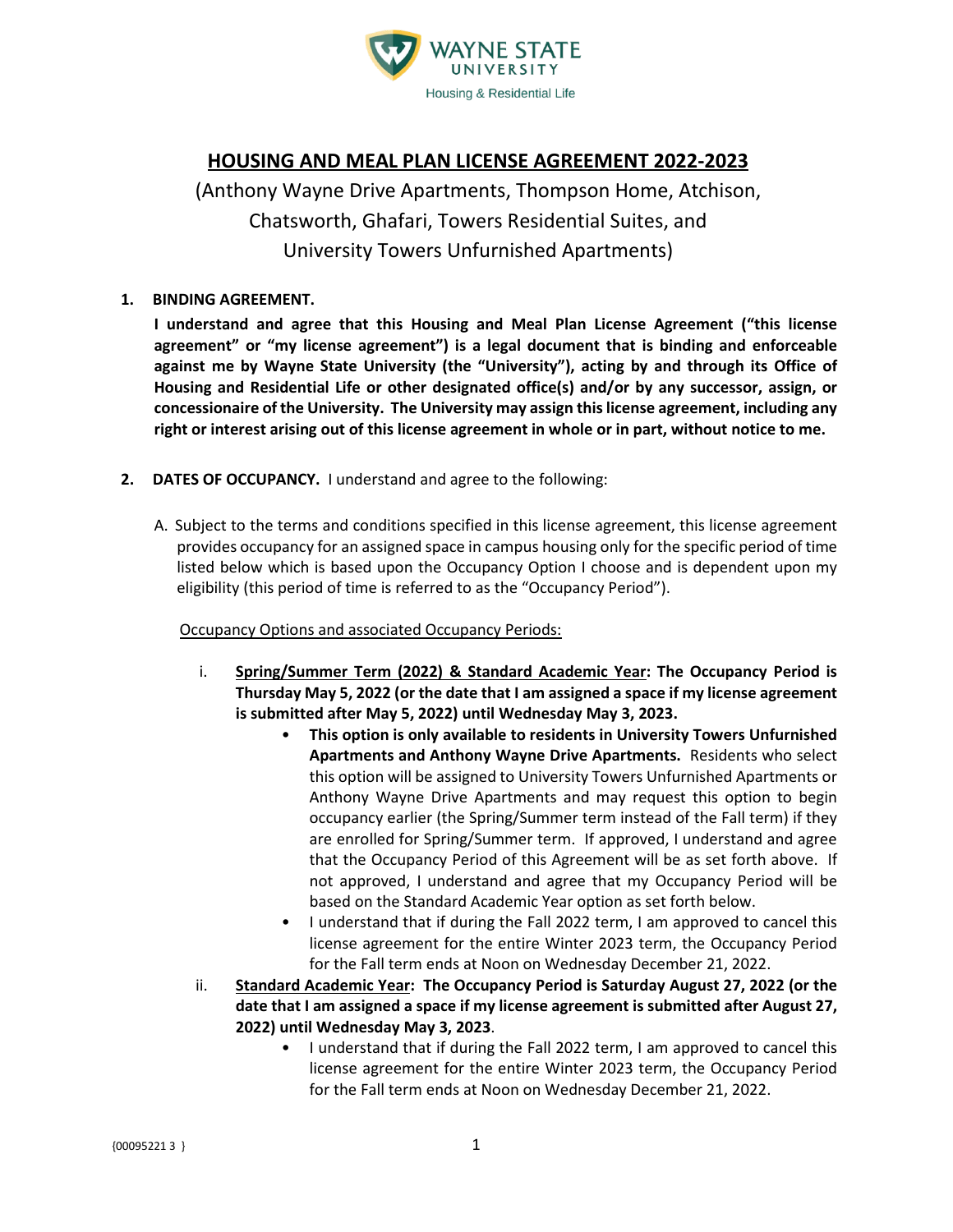- iii. **Winter Term Only: The Occupancy Period is 10am Sunday January 8, 2023 (or the date that I am assigned a space if my license agreement is submitted after January 8, 2023) until Wednesday May 3, 2023**.
- B. I may not move into my assigned space prior to the Occupancy Period or remain in my assigned space after the Occupancy Period.
- C. If I need to extend my Occupancy Period, a written request must be submitted to the Office of Housing and Residential Life for consideration. If space is available and my request is approved, I will be charged an additional fee equal to the prorated daily rate of my assigned room type for the extension. These are the only reasons for which I may request an extension to the Occupancy Period:
	- My program's academic calendar differs from the Occupancy Period;
	- I have an academic commitment (e.g. graduation or orientation) that requires me to be on campus;
	- I have an official athletic commitment as required and arranged by my coach; or
	- I am a current resident of University housing and there is gap of a few days between the move-out date for my current housing assignment and the beginning of the Occupancy Period for this license agreement.
- D. The full terms of this license agreement will be in effect and enforced should I move in prior to the Occupancy Period or remain in my assigned space after the Occupancy Period.
- E. University housing remains open to residents continuously during the Occupancy Period, which includes the term break(s). Students are not required to move out during such break(s).
- F. If the time of day for the beginning or end of the Occupancy Period are not specified herein, I understand that those times will be communicated to me at a later date and such communications will constitute a part of this license agreement.
- **3. ELIGIBILITY.** I understand and agree to the following:
	- A. For Residence Halls and Furnished Apartments Only:
		- i. To be eligible to live in University residence halls or furnished apartments, I must be an enrolled student at the University.
		- ii. If I am not an enrolled student at any time after the University's drop/add date for a term ("Census Date"), I can no longer live in University residence halls or furnished apartments and I must vacate my room within 24 hours. The applicable Census Dates are as follows:
			- **Spring/Summer 2022 Census Date:** Tuesday July 5, 2022
			- **Fall 2022 Census Date:** Tuesday September 13, 2022
			- **Winter 2023 Census Date:** Monday January 23, 2023
	- B. For University Towers Unfurnished Apartments Only:
		- i. To be eligible to live in an University Towers unfurnished apartment I must be:
			- an Eligible Student (defined below) or
			- a spouse, child, parent, or other eligible person (as approved by special request to the Office of Housing and Residential Life) of an Eligible Student and residing with the Eligible Student.
			- ii. An "Eligible Student" is a person who is a
				- Junior in academic standing,
				- Senior in academic standing,
				- a student over 20 years of age,
				- a graduate student (including Law, Medical, or Doctoral students),
				- or otherwise approved by special request to the Office of Housing and Residential Life;
				- **AND** is currently enrolled in a University degree-granting program;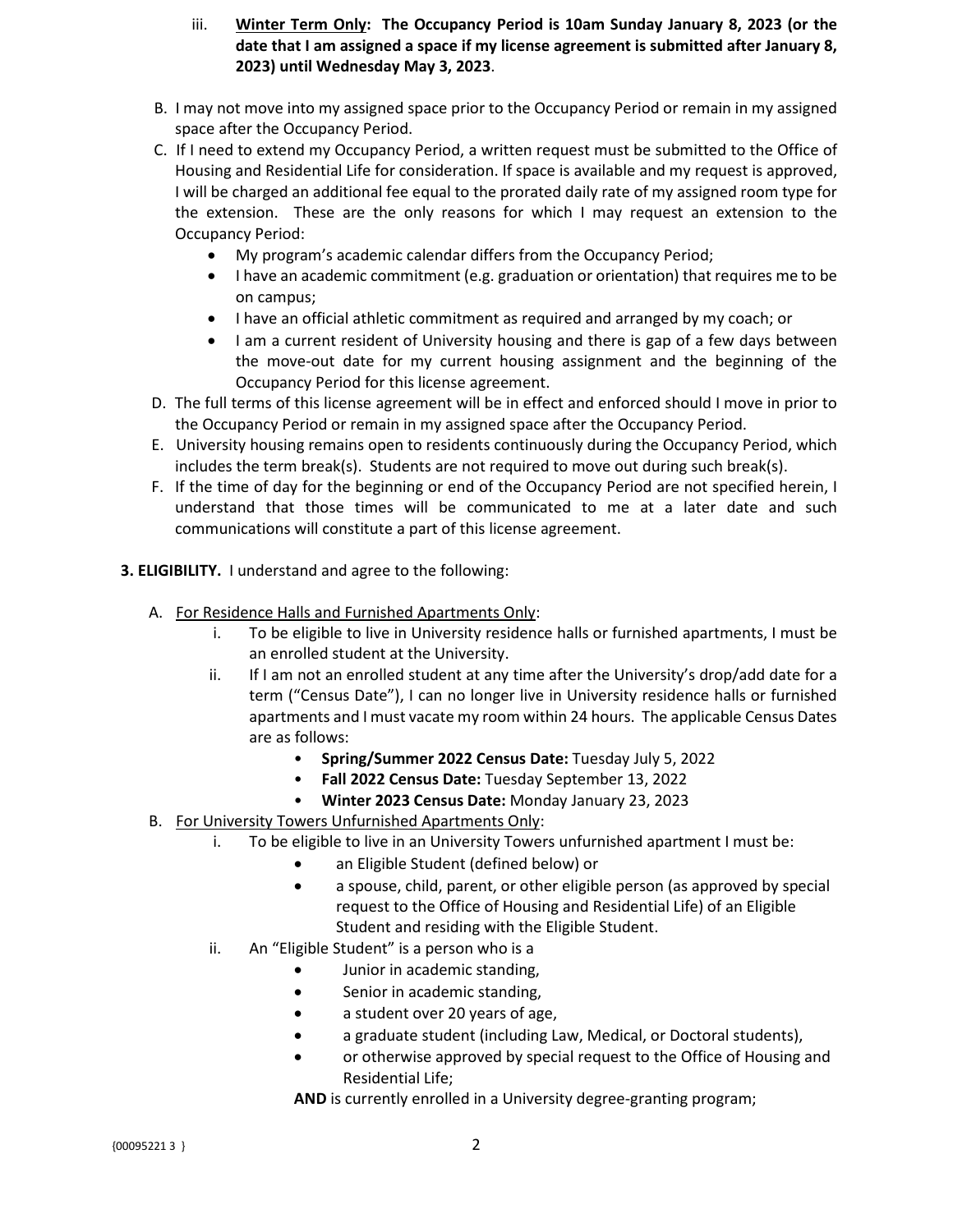**AND** enrolled in at least two (2) of the three (3) semesters per year (Spring/Summer 2022, Fall 2022, and Winter 2023).

- C. Generally:
	- i. Only assigned persons are permitted to reside in University housing.
	- ii. Convicted sex offenders are not eligible to reside in University housing. If the University learns that a current or pending resident is a convicted sex offender, this license agreement will be cancelled. If such cancellation occurs prior to the start of the Occupancy Period, I will only be responsible for the non-refundable application fee. If such cancellation occurs during the Occupancy Period, I will be required to move out within 24 hours and will responsible for room and meal plan (if applicable) costs through the end of the term in which such cancellation occurs.
	- iii. If I am enrolled but am not enrolled as a full time student at any time during the Occupancy Period the Office of Housing and Residential Life has the right to cancel my license agreement at its discretion, whether or not space is needed for a full time student. If my license agreement is cancelled by the University because I am only a part time student, I will be required to move out within 24 hours and will only be responsible for room and meal plan (if applicable) costs up until the time I move out.
	- iv. Some Living Learning and Thematic Communities in University Housing require an application and acceptance in order to be eligible to live in the community.
	- v. If I am removed from the University for academic or disciplinary reasons, or a verified withdrawal, I will be required to vacate my room within 24 hours but will still be responsible for my housing and meal plan (if applicable) fees for the entire original Occupancy Period.
- **4. HOUSING ASSIGNMENTS.** I understand and agree to the following:
	- A. My room/suite/apartment preferences will be considered but may not be able to be accommodated. The Office of Housing and Residential Life has the sole right to make assignments in University housing. Inability to honor my preferences shall not constitute breach of this license agreement or otherwise give me any reason to cancel this license agreement.
	- B. The Office of Housing and Residential Life has the right to determine the occupancy of any room/suite/apartment, fill any vacancies and approve room changes or reassignments.
	- C. The Office of Housing and Residential Life may change my room assignment at any time if required by law or if the University deems it to be in the University's best interest or in the best interest of any student.
	- D. There is a room change request period during the Fall and Winter terms. The change period is my only opportunity to request a room change. I understand that the ability to grant a room change request is subject to availability and approval. The change periods are as follows:
		- **Fall Term Room Change Period:** Friday September 16- Friday September 23, 2022.
		- **Winter Term Room Change Period:** Friday January 27 Friday February 3, 2023.
	- E. If any vacancy occurs in a double or larger unit I occupy in a residence hall or furnished apartment, the Office of Housing and Residential Life may, at its discretion, assign another student to the vacant space(s) without prior notice or may reassign me to another unit of equal or lesser value. This provision does not apply to University Towers Unfurnished apartments.
	- F. The University reserves the right, with no liability, to store for a limited period of time or discard any personal belongings remaining in a University housing unit or facility if I have not vacated my housing assignment by the prescribed time.

## **5. HOUSING ACCOMMODATIONS.**

If I need any special accommodations for a documented medical condition it is my responsibility to inform both the Office of Student Disability Services and the Office of Housing and Residential Life of my needs on the online housing application, or, if the need for accommodation first arises during the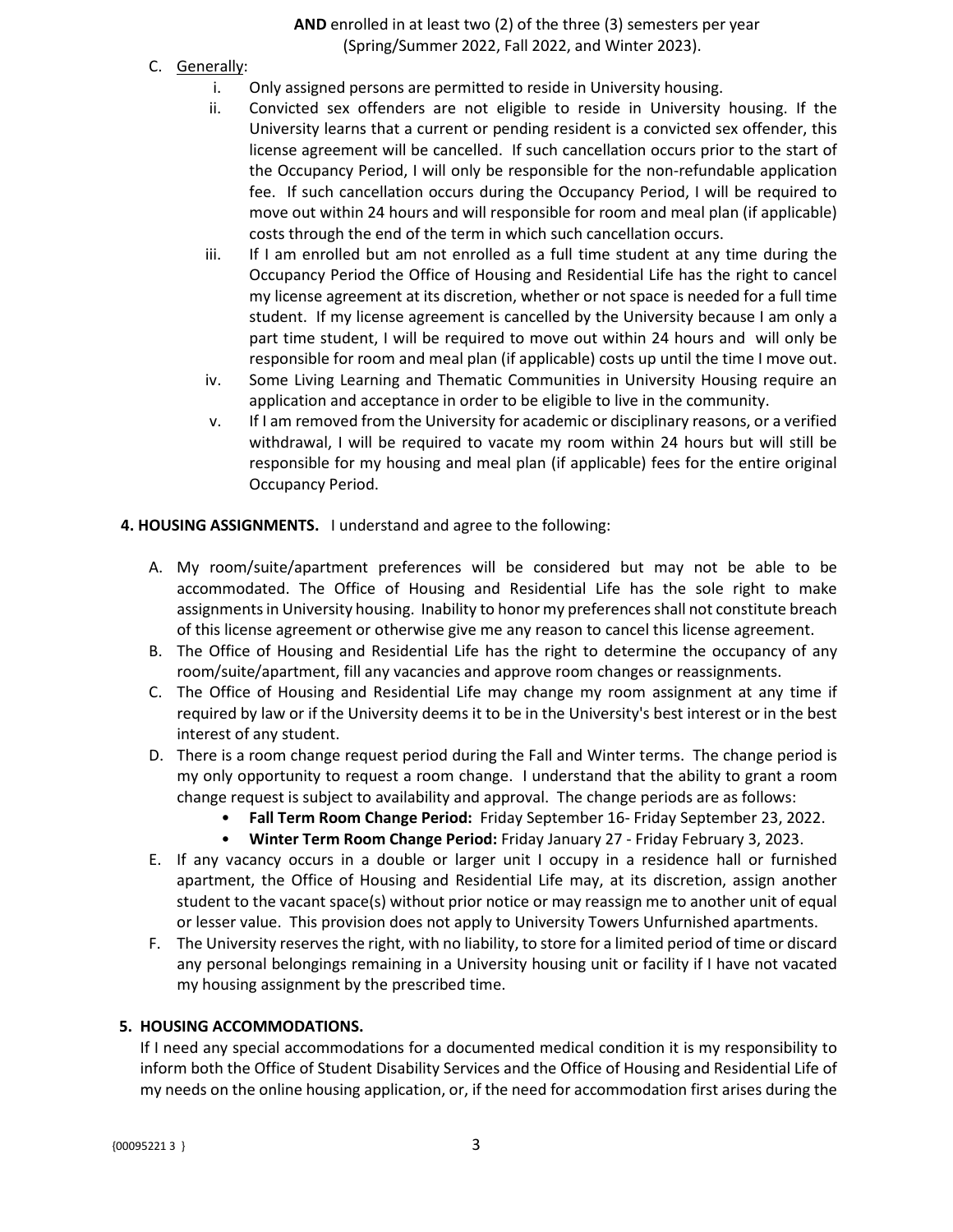Occupancy Period, by written notice given promptly after the need for such accommodation arises. I also understand that the Office of Housing and Residential Life may consult with other University offices to determine appropriate accommodations. For service and assistance animals in housing, please refer to the Service and Assistance Animal Procedure for Housing available at [https://housing.wayne.edu/residents/forms.](https://housing.wayne.edu/residents/forms)

- **6. MEAL PLAN (only applicable for Atchison, Chatsworth, Ghafari, Towers and first year students in the Thompson Home –** *Residents in Anthony Wayne Drive Apartments, University Towers Unfurnished Apartments and upperclass residents of the Thompson Home may select a voluntary meal plan, but it is not required. There is a separate agreement for voluntary meal plans and this "Meal Plan" section shall not be applicable to such residents or their voluntary meal plans.***)** If this Section is applicable to me, I understand and agree to the following:
	- A. If I am living in Atchison, Chatsworth, Ghafari, or Towers or am a first year student living in the Thompson Home, I must choose a meal plan, the options for which vary based upon my academic status:
		- i. Residents who are first year students must select one of the following meal plans: Warrior Pass 200 (Unlimited Swipes/sem + \$150 Warrior Dollars/sem + \$50 One Card Dollars/sem), Weekly 15 (Fifteen Swipes/wk + \$300 Warrior Dollars/sem + \$100 One Card Dollars/sem) or Block 175 (175 Swipes/sem+ \$412.50 Warrior Dollars/sem + \$137.50 One Card Dollars/sem). If I do not pick an eligible meal plan, I will be assigned to and fiscally responsible for a Warrior Pass 200 Meal Plan.
		- ii. Residents who are upper class students must select one of the following meal plans: Warrior Pass 200 (Unlimited Swipes/sem + \$150 Warrior Dollars/sem + \$50 One Card Dollars/sem), Weekly 15 (Fifteen Swipes/wk + \$300 Warrior Dollars/sem + \$100 One Card Dollars/sem), Block 175 (175 Swipes/sem + \$412.50 Warrior Dollars/sem + \$137.50 One Card Dollars/sem), Block 110 (110 Swipes/sem + \$412.50 Warrior Dollars/sem + \$137.50 One Card Dollars/sem) or Block 75 (75 Swipes/sem + \$225 Warrior Dollars/sem + \$75 One Card Dollars/sem) Meal Plans. If I do not pick an eligible meal plan, I will be assigned to and fiscally responsible for a Warrior Pass 200 Meal Plan.
	- B. Meal Plan Dates depend on my Occupancy Option:
		- i. Spring/Summer Term & Standard Academic Year Meal plan begins with breakfast on the first day of the Occupancy Period for the Standard Academic Year Occupancy Option and ends with dinner on the day before the last day of the Occupancy Period for the Standard Academic Year Occupancy Option. Note that a meal plan is not required for the Spring/Summer Term.
		- ii. Standard Academic Year Meal plan begins with breakfast on the first day of the Occupancy Period and ends with dinner on the day before the last day of the Occupancy Period.
		- iii. Winter Term Meal plan begins with breakfast on Monday January 9, 2023 and ends with dinner on Tuesday May 2, 2023.
		- iv. **My meal plan will not work during the University break periods:**
			- Thanksgiving Break: Closed after dinner Tuesday, November 22, 2022 through all meals on Sunday November 27, 2022.
			- Term Break: Closed after dinner on Tuesday December 20, 2022 through all meals on Sunday January 8, 2023.
			- Spring Break: Closed after dinner on Friday March 10, 2023 through all meals on Sunday March 19, 2023.
			- An exception to the above is the late night meal option that will be available from 8:00pm to 12:00am on Sunday November 27, 2022, Sunday January 8, 2023, and Sunday March 19, 2023.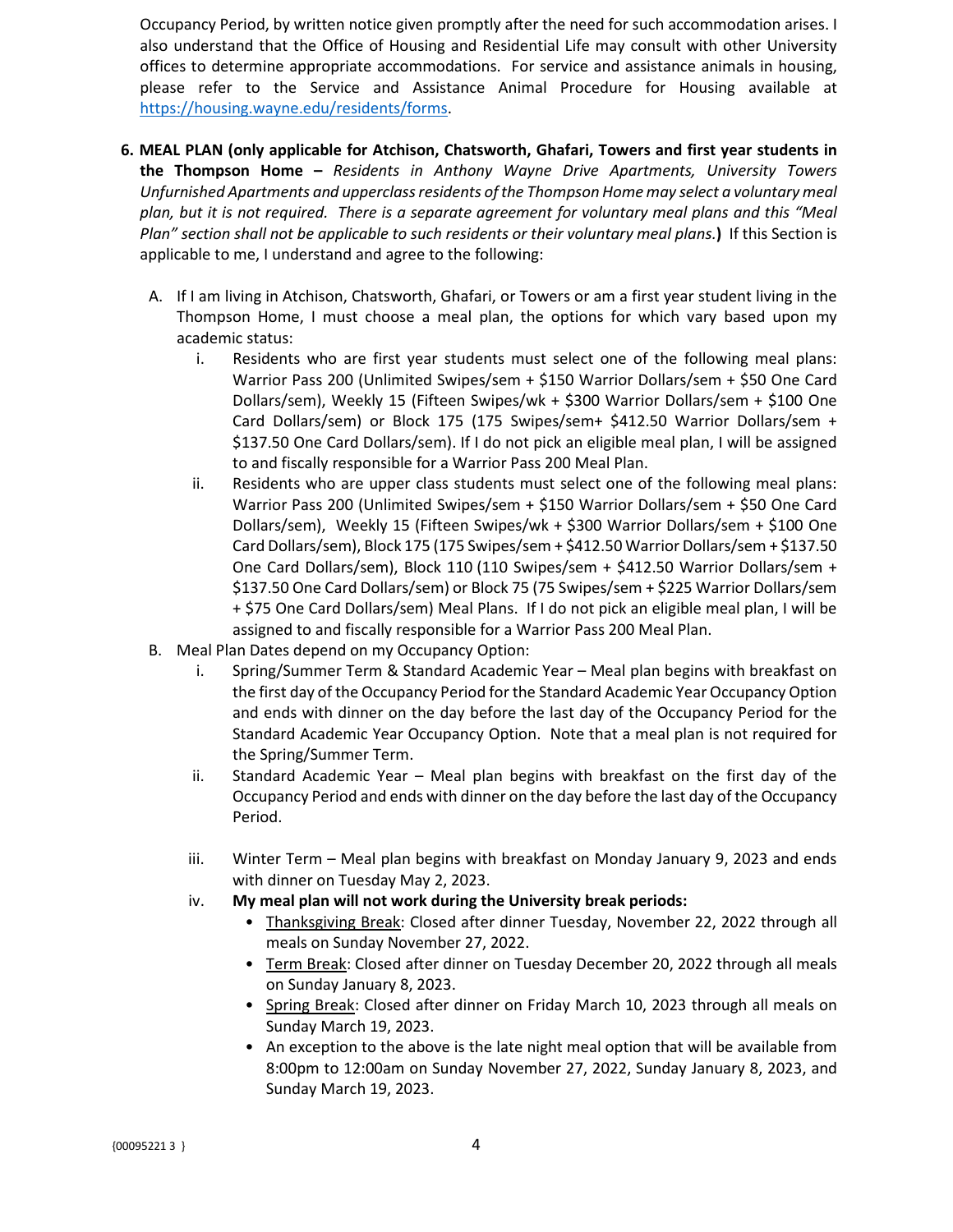- v. If my Occupancy Period has been extended, the references above to Occupancy Period for the meal plan dates refer to the original Occupancy Period for my Occupancy Option and not my revised Occupancy Period dates.
- C. There is a period to change my meal plan at the beginning of each of the Fall and Winter terms to accommodate any changes in my class schedule. This is my only opportunity to change meal plans and any change in meal plan must still correspond to my academic status. The change periods are as follows:
	- i. **Fall Meal Plan Change Period:** Friday September 16-Friday September 23 2022.
	- ii. **Winter Meal Plan Change Period:** Friday January 27-Friday February 3, 2023.

If I request a meal plan change during the appropriate change period and it is approved, I am still responsible for the prorated cost of my initial meal plan up until the date of the change. The new plan costs will also be prorated from the date of the change.

D. If I have dietary concerns, I must first meet with culinary staff and the University dietitian to address these concerns. In the rare case that required accommodations cannot be met even after such meeting, I may request a meal plan exemption which will be reviewed and decided by housing and dining staff. However, I understand that few, if any, exemptions are granted.

## **7. HOUSING AND MEAL PLAN PAYMENTS AND DUE DATES.** I understand and agree to the following:

- A. **When submitting my license agreement, I will pay a \$125 non-refundable application fee. This fee is non-refundable and will not be refunded for any reason.**
- B. I must pay the University the set amounts for my room and meal plan (if applicable) for the entire Occupancy Period.
	- i. I agree and understand that at the time I sign this license agreement, the room rates and meal plan rates may not have been set by the University for the Occupancy Period but that I will be responsible for the rates set and published on the University's website for the Occupancy Period. Those rates will be published on the University's website prior to June 30, 2022, the last day on which I may cancel this license agreement for any reason as set forth below. For reference only, the rates for the academic year prior to the Occupancy Period are attached to this license (the "Prior Rates") and I acknowledge that the rates for the Occupancy Period are likely to be higher than the Prior Rates.
	- ii. Special Terms for University Towers Unfurnished Apartments Only:
		- Housing costs per person are determined by dividing the total cost of the apartment by the total number of persons living in the apartment who have entered into an active license agreement with the University.
		- If the number of persons living in the apartment changes during the Occupancy Period, my housing costs will change accordingly as of the first (1st) day of the month following such change (or the day of the change if the change in residents occurs on the first day of the month).
		- Any additional fees assessed during a semester due to occupancy changes must be paid immediately in accordance with the adjustment made on my student account or invoice.
		- I am responsible for any increases in the cost of my housing as a result of a person in my apartment being approved to cancel their housing license agreement.
- C. My housing and meal plan (if applicable) fees begin on the first day of the Occupancy Period, regardless if I move in after such date.
- D. Failure to utilize my housing assignment or the meal plan (if applicable), or make a payment for either, does not cancel my financial obligation.
- G. Housing and meal plan (if applicable) charges are billed by term and are due prior to move-in for the Spring/Summer term (Thursday May 5, 2022), Fall term (Saturday August 27, 2022) and prior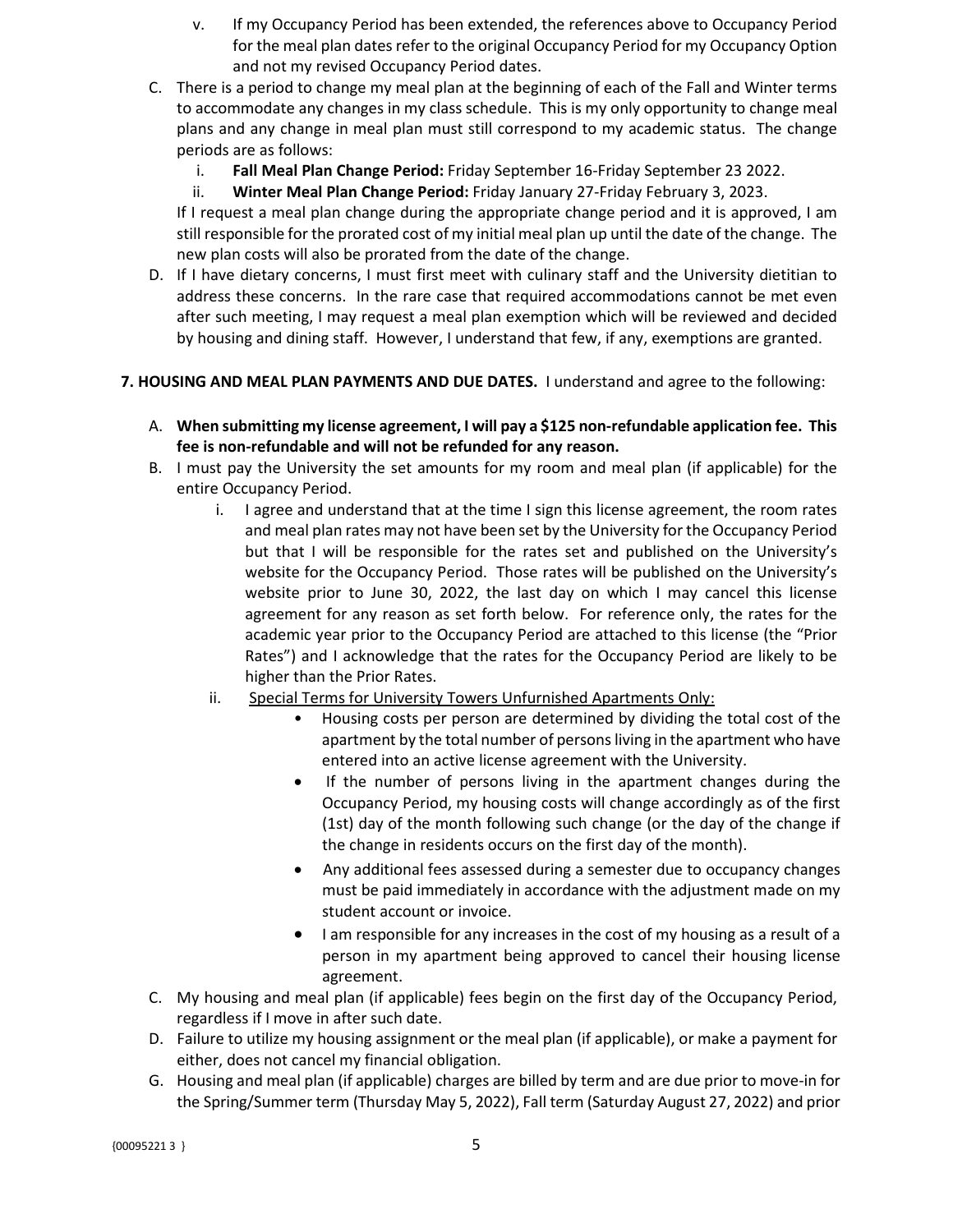to the University's first day of class for the Winter term (Monday January 9, 2023).

- i. University policy is that my tuition balance must be paid in full before any payments made will go to pay my housing bill or any other fees.
- ii. Payments must be made at the Wayne State Cashier's Office or through my Academica account: <https://academica.aws.wayne.edu/>
- H. If I am removed from the University or University housing for any reason, I am still responsible for my housing and meal plan (if applicable) fees for the entire original Occupancy Period.

## **8. FAILURE TO PAY AMOUNTS DUE, REMOVAL FROM HOUSING, AND FISCAL RESPONSIBILITY.** I understand and agree to the following:

- A. It is my responsibility to determine if I will have enough funds available to cover my tuition, housing, and meal plan (if applicable) fees. I understand that the Office of Housing and Residential Life can provide me with information on available University resources for any financial question/concerns I may have regarding tuition, housing and meal plan fees.
- B. Payments not received by the due date(s) will not only be assessed late fees according to the University's published late fee schedule, but will also be subject to collection, attorney and litigation costs, which also become my financial obligation. If my tuition and housing fees are not paid in full by the published due dates, my account will be moved into collections.
- C. Communications about unpaid tuition, housing, and meal plan fees may be sent to me by the University via email to my Wayne State University email account and it is my responsibility to regularly check that email account and respond to all emails regarding an outstanding account.
- D. If I fail to pay for my room and meal plan (if applicable) when due, the University may, without notice to quit or demand for payment, terminate this license agreement and repossess the licensed premises. If that occurs, I will still be responsible for all of the housing and meal plan fees for the entire Occupancy Period. I understand that this license agreement may be terminated and the licensed premises repossessed even when my account is in the collections process.
- E. Any delay in a financial aid disbursement, including being selected for verification, will not prevent me from being removed from my housing space for non-payment of fees.
- F. If I apply for a Satisfactory Academic Progress appeal (SAP) after the start of a term, I may still be removed from my housing space for non-payment of fees.

## **9. CANCELLATIONS**. I understand and agree to the following:

- A. If I desire to have my license agreement cancelled:
	- i. I must complete a Cancellation Request Form and submit it to the Office of Housing and Residential Life for review and consideration.
	- ii. All cancellation requests must be submitted via the process outlined on the University's Housing and Residential Life website at <https://housing.wayne.edu/resident/cancellation-process>
	- iii. Submitting a Cancellation Request Form does not mean my license agreement is automatically cancelled or that it will be cancelled. My request is not approved and this license is not cancelled until I receive written notification of approval from the Office of Housing and Residential Life.
	- iv. If I am denied my cancellation request, I understand that there is one opportunity to seek an appeal of that decision. Information regarding the appeals process is available on the Office of Housing and Residential Life website or from the Office directly.
- B. I can request to cancel this license agreement only for one of the following circumstances:
	- i. I can request to cancel for any or no reason up until June 30, 2022, but only if my Occupancy Period has not yet started by that date.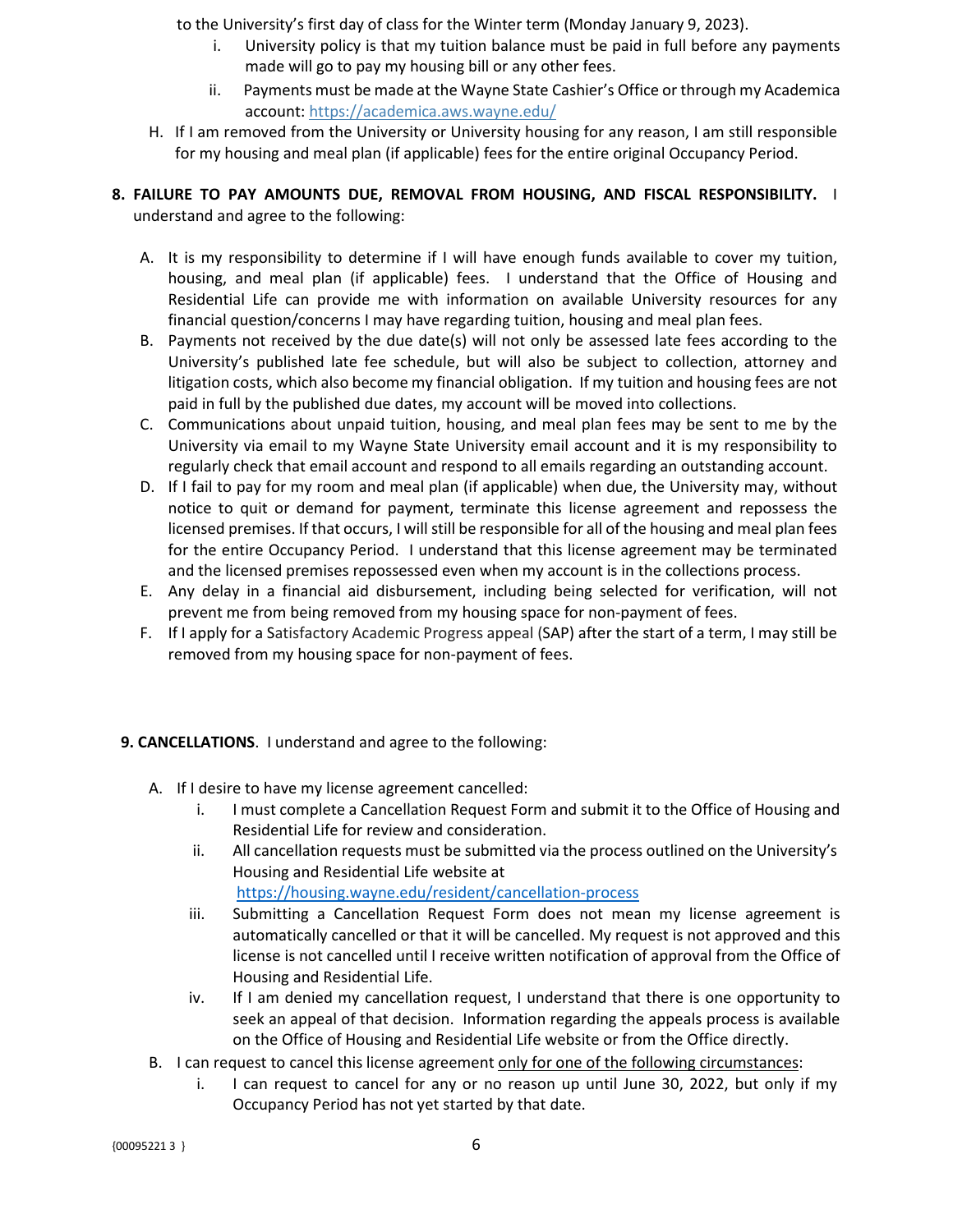- ii. I can request to cancel for any or no reason within fourteen (14) calendar days from the day I signed my license agreement but only if I have not yet checked in and picked up my key to my assigned space.
- iii. I can request to cancel if I graduate from the University or if I am no longer an enrolled student at the University.
	- Note that enrollment in online courses or satellite campus courses count as being an enrolled student.
	- If I am approved for cancellation because I am no longer an enrolled student, and I re-enroll at the University anytime during the Occupancy Period, my license agreement will be reinstated and I will be responsible for housing and meal plan (if applicable) fees for the entire Occupancy Period.
	- If I graduate, the cancellation takes effect at the end of the term in which I graduate and not before.
	- Depending on the reason that I am no longer an enrolled student at the University, I may be required to pay for the remainder of the current term or Occupancy Period.
- iv. I can request to cancel if I participate in a student teaching assignment that is farther than 40 miles from University's Detroit campus. Written documentation of this assignment from the applicable academic department must accompany the cancellation request.
- v. I can request to cancel if I participate in an internship, co-op, or study abroad program that is farther than 40 miles from University's Detroit campus, or is out-of-state, or outof-country. Written documentation of this program involvement from the applicable academic department must accompany the cancellation request.
- vi. I can request to cancel if my medical documentation proves I developed a medical condition after signing my license agreement that University housing cannot reasonably accommodate and that prevents me from living on campus.
	- Before submitting a request, I must follow the procedure for requesting an accommodation as set forth in Section 5.
	- If I am approved for cancellation, I will be responsible for my housing and meal plan (if applicable) fees up through the later of the date of my submission of a properly completed Cancellation Request Form or the date that I complete a proper checkout of my assigned space, which includes turning in my room key.
	- I understand that I am not eligible to cancel my license agreement if the medical condition is that of a family member or friend.
- C. If I am permitted to cancel this license agreement:
	- i. I forfeit the entire \$125 non-refundable application fee.
	- ii. If I have a required meal plan, the date of my housing cancellation will also be used to cancel my meal plan.
	- iii. If the cancellation takes effect during an academic term, I will have 48 hours to vacate my housing assignment and I will be charged for my housing and required meal plan (if applicable) fees until the date specified in my cancellation approval or the date I complete a proper checkout of my assigned space, which includes turning in my room key, whichever is later.
	- iv. If the cancellation is for the entire Winter 2023 term, I will be responsible for my housing and required meal plan (if applicable) fees through the end of the revised Occupancy Period (December 21, 2022), even if I move out prior to that date.
	- v. If I originally had the Spring/Summer Term & Standard Academic Year Occupancy Option and the cancellation is for the entire Standard Academic Year, I will be responsible for my housing and required meal plan (if applicable) fees through the end of the revised Occupancy Period (August 20, 2022), even if I move out prior to that date.
	- vi. If I do not complete a proper checkout of my assigned space, which includes turning in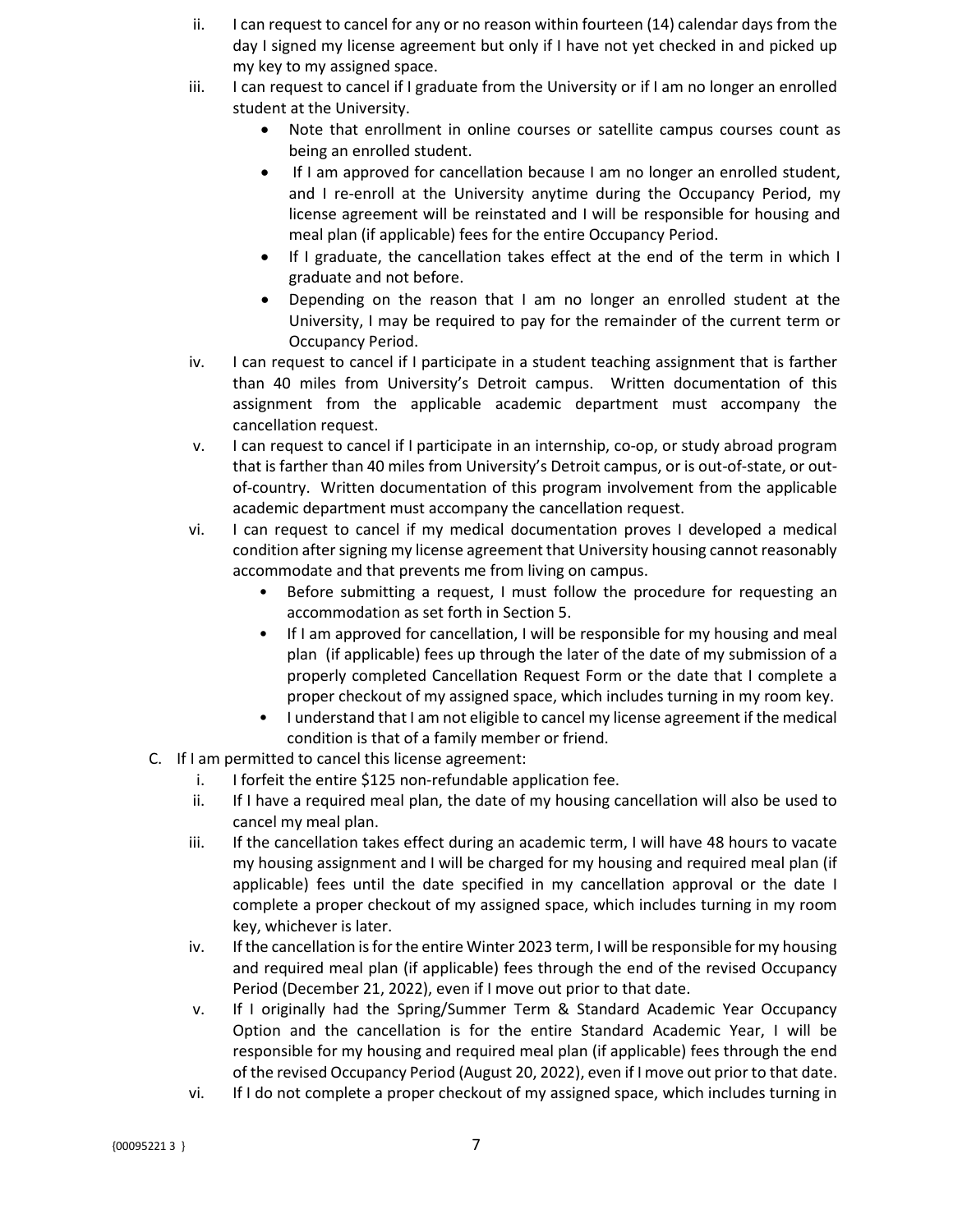my key, by the date specified in my cancellation approval, I will be charged and responsible for housing and required meal plan (if applicable) fees until the date I complete a proper checkout.

- D. If I am not approved for cancellation I remain liable for all my housing and meal plan (if applicable) fees for the entire original Occupancy Period, even if I choose to move out early or to never move in.
- E. If I am medically withdrawn from the University it is my responsibility to request to cancel my license agreement by submitting a Cancellation Request Form to the Office of Housing and Residential Life for consideration as the University will not automatically cancel my license agreement in these situations.

## **10. TERMINATION BY UNIVERSITY.** I understand and agree to the following:

- A. In addition to the other rights of termination the University has under this license agreement and the Community Living Guide, the University has the right to, and may, terminate this license agreement if I violate the terms and conditions of this license agreement or any rules, regulations, or policies of the University or the Community Living Guide, any municipal, state, or federal laws, or the University's Student Code of Conduct or fail to pay any fees under this license agreement.
- B. I will be given written notice of the termination and a specific date by which to vacate University housing.
- C. If my license agreement is terminated by the University pursuant to this Section 10, I will not be entitled to a refund or any housing or meal plan (if applicable) fees and I am responsible for payment of housing and meal plan (if applicable) charges for the entire original Occupancy Period. Any unbilled housing or meal plan (if applicable) charges for the remainder of the original Occupancy Period will be applied to my student account at the time of termination.

#### **11. COMPLIANCE WITH GUIDELINES AND REGULATIONS**. I understand and agree to the following:

- A. I will abide by all rules and regulations established by the Office of Housing and Residential Life, the Office of the Dean of Students, the individual living units, and the University. I understand that copies of the Wayne State University Student Code of Conduct and the Community Living Guide, as modified from time to time, are available to me through the WSU website and are incorporated as part of this license agreement.
- B. The Community Living Guide is the Office of Housing and Residential Life's official document that outlines the rules, regulations, and policies of living in University housing. Therefore, I understand and agree that the rules, regulations, policies, obligations and responsibilities imposed upon me by the Community Living Guide in effect at the time are binding and enforceable against me as an integral part of this license agreement.
	- By signing this license agreement I agree that I have read the Wayne State University Student Code of Conduct and the [Community Living Guide](https://housing.wayne.edu/pdf/community-living-guide.pdf) [\(https://housing.wayne.edu/pdf/community-living-guide.pdf](https://housing.wayne.edu/pdf/community-living-guide.pdf) ) and that I will read them periodically throughout the Occupancy Period as the content may have been modified and I am responsible for abiding by the most current version of each.
- C. If I'm assigned to a Living Learning or Thematic Community that I must sign and abide by the applicable community policies.
- D. The University reservesthe right for authorized representatives of the University, its contractors, concessionaires and vendors to enter an accommodation at a reasonable time and upon reasonable notice to perform cleaning, maintenance or inspection; or to enter without prior notice and at any time whenever there is or there is believed to be immediate or serious threat to the safety, health or well-being of persons or property or reasonable cause to believe there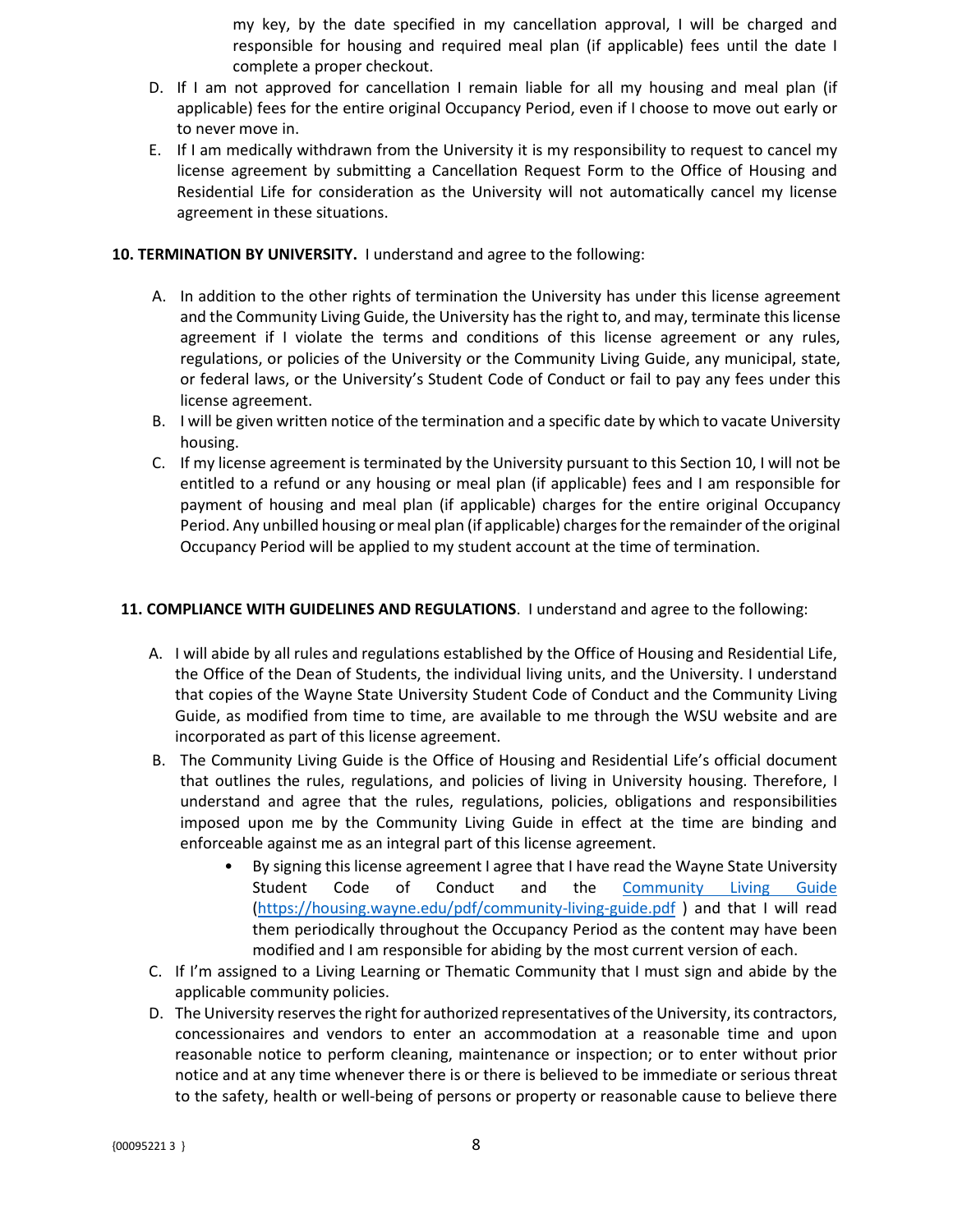is a violation or suspected violation of University rules or regulations.

- E. Wayne State University is a smoke-free and tobacco-free campus and that smoking or tobacco use anywhere on campus, including campus housing, is not permitted. A copy of the policy can be obtained at [http://wayne.edu/smoke-free/policy/.](http://wayne.edu/smoke-free/policy/)
- F. All keys and key cards, in whatever form, physical or digital, issued by the Office of Housing and Residential Life are the property of the University. I also understand that I cannot duplicate, modify, exchange, or give my key to another person at any time.
- G. I am responsible for keeping my living space in the same condition it was in when I moved in. I also understand if any damage occurs to my living space during the Occupancy Period, I will be charged to restore the damage.
- H. If any damage occurs in common areas I will be charged an equal share along with all other residents on the floor/suite, if a responsible party is not identified.
- I. University email is the official means of communication from the Office of Housing and Residential Life, and it is my responsibility to read, respond to, and adhere to all communication sent to me via my University email.
- J. If my assigned space is destroyed or damaged in such way where it prevents the use of the facility (i.e. strike, public emergency, natural disaster, riot or other unforeseen circumstances) beyond the control of the University my license agreement may be terminated at the discretion of the University or its designee and I will be responsible for the prorated charges to the date of the termination.

## **12. LEAD-BASED PAINT DISCLOSURE.**

I understand that the University does not have any reports or records pertaining to the presence of lead-based paint except in Chatsworth Apartments. I acknowledge that I have reviewed the pamphlet entitled "Protect Your Family from Lead in Your Home," online at [http://epa.gov/lead/pubs/leadpdfe.pdf.](http://epa.gov/lead/pubs/leadpdfe.pdf)

## **13. LIABILITY, INDEMNIFICATION, AND INSURANCE.**

- A. I understand that I am responsible and liable for any and all injury and damage to persons or property caused directly or indirectly by me or my guests' intentional or negligent acts or omissions (including injury or damage caused by personal property). I further understand that neither the University nor its contractors, concessionaires and vendors (collectively the "Released Parties"), will be liable to me or any of my guests for injury, damage, or loss to person or property caused by criminal conduct of other persons, including theft, burglary, assault, vandalism, or other crimes or my personal conflict with my roommates. To the maximum extent allowable by law, I further agree to hold harmless and to indemnify and release the Released Parties, successors and assignees from liability for claims of illness, death, bodily injury and/or property damage, including personal injury liability, occurring on or about the premises, except to the extent that such death, injury and/or damage is caused by the gross negligence or willful act of the Released Parties.
- B. I understand that I am responsible and liable for insuring my personal property, including losses due to fire, smoke, water, theft, defective wiring or any other unforeseen occurrence beyond the control of the University. I also understand the University and its contractors, concessionaires and vendors are not responsible or liable for any loss or damage to my personal property and do not provide any property or liability insurance coverage for my benefit.
- C. The University recommends that students carry a renter's insurance policy.

## **14. PARKING**.

The cost of parking is not included in my housing or meal plan (if applicable) fees. If I need to park on campus, I will be required to purchase a permit through the University's Parking Department in the OneCard/Parking Service Center located in the Welcome Center or online at [http://parking.wayne.edu.](http://parking.wayne.edu/)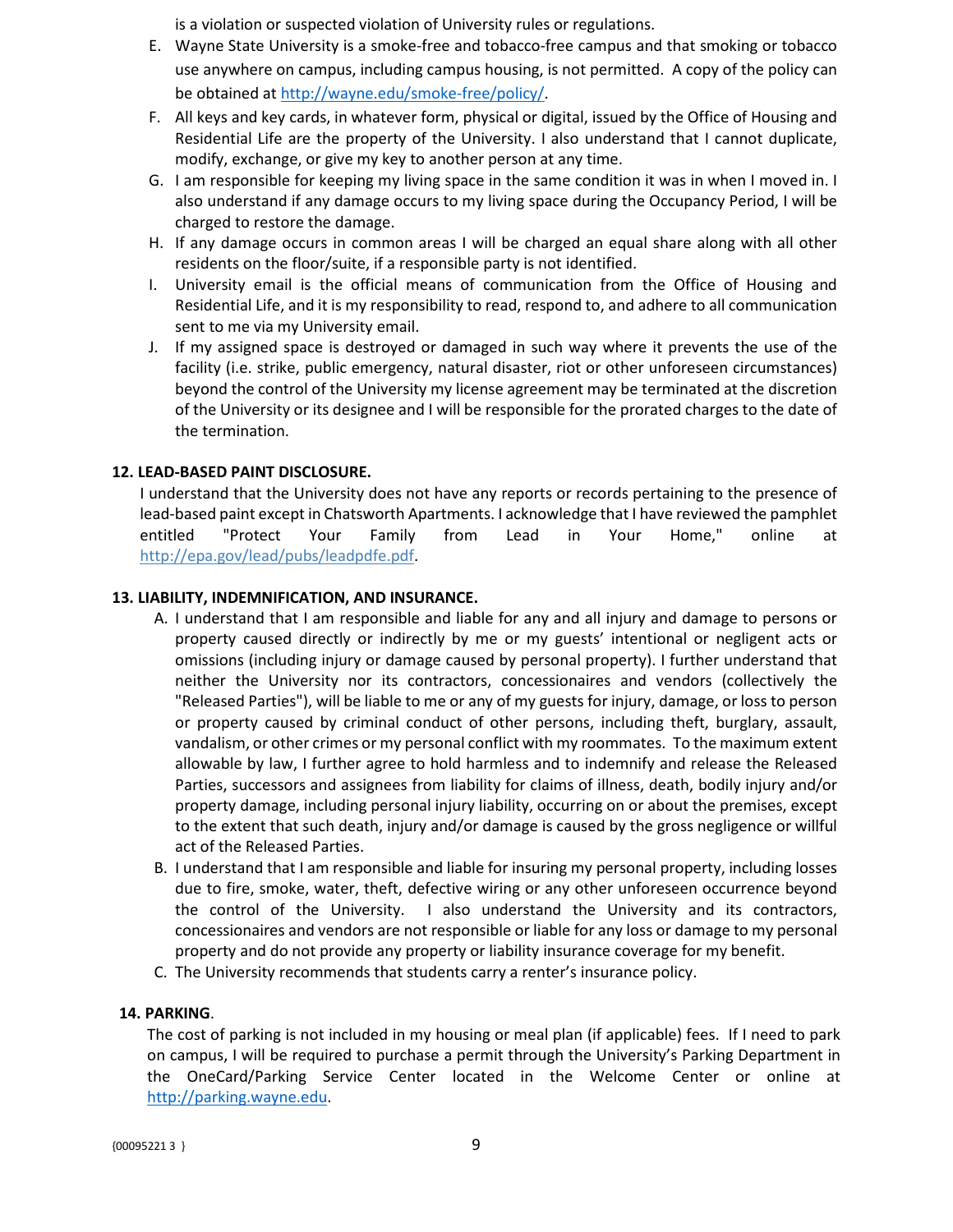#### **15. PHOTOGRAPH, VIDEO AND AUDIO RECORDINGS RELEASE**:

- A. I agree and grant to the University the absolute and irrevocable right and unrestricted permission to use my name, likeness, image, voice, and/or appearance as such may be embodied in any pictures, photographs, video recordings, audiotapes, audio recordings, digital images, and the like, taken or made on behalf of the University either with my consent or while I am in any public spaces, grounds, offices or University sponsored events at the University. I agree that the University has the authority to use such material for any purpose, including in marketing materials, which University and/or those acting pursuant to its authority deem appropriate. These uses include, but are not limited to, videos, publications, advertisements, news releases, web sites, television broadcasts, radio broadcasts, public displays, and any promotional or educational materials in any medium now known or created in the future.
- B. I acknowledge that I will not receive any compensation for the use of such images, video, audio, likeness, etc. I hereby release and discharge the University from any and all claims and demands arising out of or in connection with the use of my name, likeness, image, voice and/or appearance, including any and all claims for invasion of privacy, right of publicity, misappropriation or misuse of image, and/or defamation. This release shall be binding upon me, my heirs, legal representatives, and assigns.
- C. If I do not want to have such images, video, audio, likeness, etc. used by the University, I must submit my request in writing, prior to the start of the Occupancy Period, to the Office of Housing and Residential Life, Wayne State University, via email a[t housing@wayne.edu.](mailto:housing@wayne.edu)

## **16. FERPA RELEASE:**

- A. I understand that in accordance with the Family Educational Rights and Privacy Act of 1974 ("FERPA"), the University is allowed to disclose certain information about its students only to those persons or entities for which the student gives written consent. I also understand that the University may disclose certain information to "school officials" who need the information in order to perform their professional, contractual responsibilities with the University. This includes individuals or companies who have contracted with the University as an agent to provide a service or services for the University. In such instances, the contracting agent may have access to certain information without the requirement of a written release from me.
- B. I understand and agree that the University may disclose the information specified below to the University's assigns, contractors, concessionaires, and vendors to be used only for purposes related to University housing operations and/or enforcement of this license agreement:
	- i. all information contained on my student housing application, including personally identifiable information, such as my social security number;
	- ii. all of my financial aid records, including my status of file, award and disbursement of funds information, satisfactory academic progress status, income information, and any other information contained in my financial aid applications, FAFSA or financial aid file; and
	- iii. all of my student account information, including my status of payment of housing fees and other amounts.
- C. This FERPA release, which I am acknowledging by signing my application for housing does not include the disclosure of any of my academic records to such third parties. The foregoing information may be released orally, visually, or in the form of copies of written records, as we elect from time to time. This authorization will remain in effect from the date it is executed until revoked or updated by me, in writing, and delivered to the University's Office of Housing and Residential Life. Any revocation shall not affect disclosures previously made by the University prior to the receipt of my written revocation or any disclosures allowable under FERPA without my consent.
- D. I acknowledge that this information is released subject to the confidentiality provisions of the Family Educational Rights and Privacy Act and other applicable federal and state laws and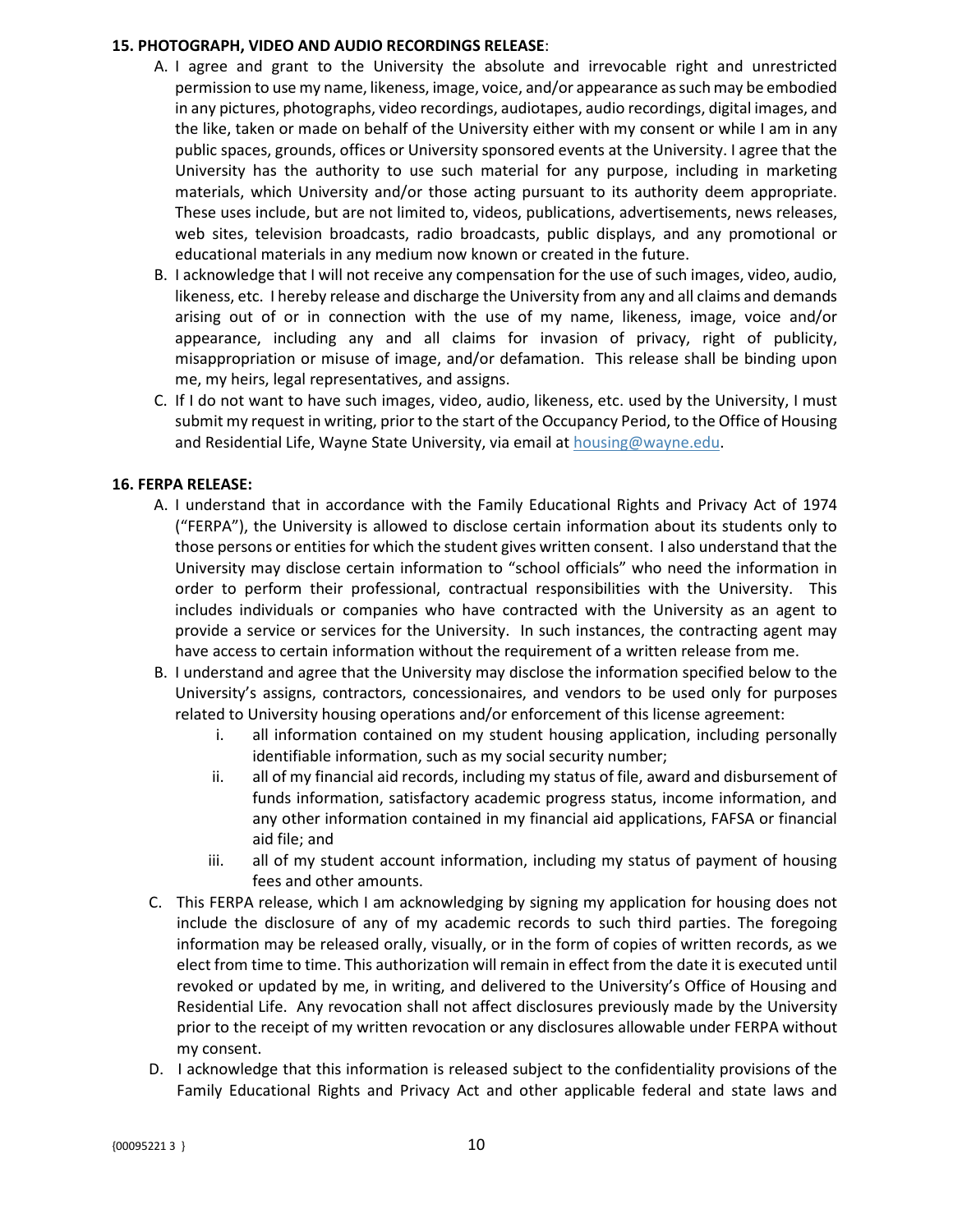regulations, which prohibit disclosure of educational information without the specific written consent of the individual to whom it pertains, or as otherwise permitted.

#### **17. STUDENT SIGNATURE**:

- A. By signing this license agreement and/or submitting an application for housing, I understand and agree that
	- i. I have read and acknowledge all housing information provided and/or publicly available,
	- ii. I am agreeing to the terms and conditions of this license agreement, and
	- iii. I am personally responsible for all terms and conditions of this license agreement, including but not limited to the financial obligations.
- B. An electronic signature or other electronic acknowledgement of this agreement shall have the same force and effect as an original signature. This agreement may be executed in two or more counterparts, each of which shall be deemed an original, but all of which shall constitute one and the same instrument.

## **18. PARENT OR LEGAL GUARDIAN SIGNATURE (only applicable if the student is under the age of 18):**

- A. If the student is under the age of 18 on the day this license agreement is signed, a parent or guardian must also read and acknowledge all housing and meal plan information provided and/or publicly available and sign this license. The parent/guardian will receive an email at the email address provided by the student in the application process with information regarding the application process, including providing the parent/guardian with an opportunity to sign this agreement.
- B. **Failure to provide a copy of this license agreement signed by a parent or guardian, will render your application incomplete. An assignment will not be made unless your application is complete.**
- C. By signing below, the student's parent/guardian understands and agrees that he/she has read and acknowledges all housing information provided and/or publicly available and is also agreeing to the terms and conditions of this license agreement and personally responsible for all terms and conditions of this license agreement, including but not limited to the financial obligations, as though he/she is the student. An electronic signature or other electronic acknowledgement of this agreement shall have the same force and effect as an original signature. This agreement may be executed in two or more counterparts, each of which shall be deemed an original, but all of which shall constitute one and the same instrument.

Signature: \_\_\_\_\_\_\_\_\_\_\_\_\_\_\_\_\_\_\_\_\_\_\_\_\_\_\_\_\_\_\_\_

Printed Name: \_\_\_\_\_\_\_\_\_\_\_\_\_\_\_\_\_\_\_\_\_\_\_\_\_\_\_\_\_

| Date: |
|-------|
|       |

Student's Name: \_\_\_\_\_\_\_\_\_\_\_\_\_\_\_\_\_\_\_\_\_\_\_\_\_\_\_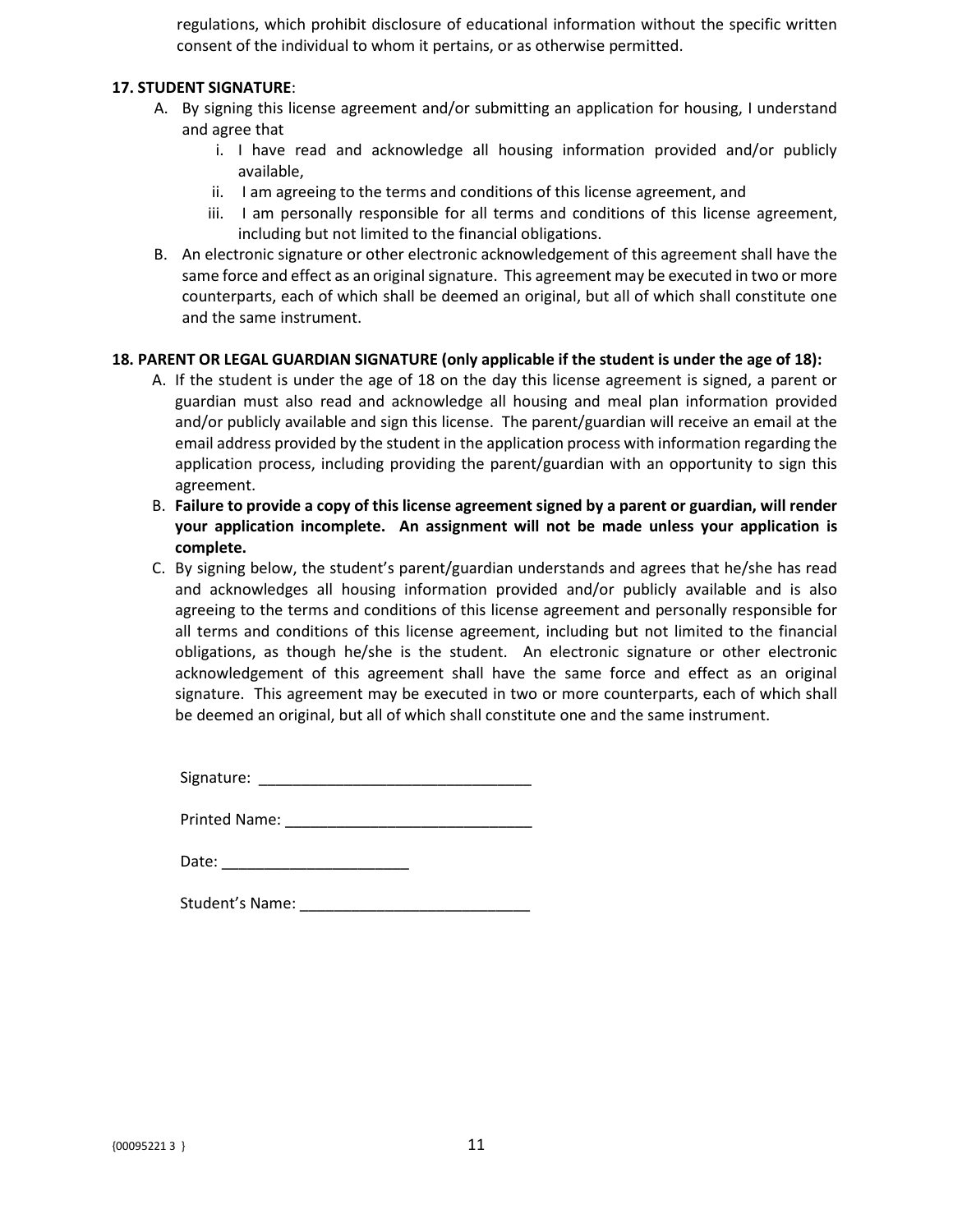# **PRIOR RATES FOR REFERENCE ONLY**

|                                                                                                                  |                    | <b>Academic</b>    |                 |
|------------------------------------------------------------------------------------------------------------------|--------------------|--------------------|-----------------|
| Wayne State University Housing & Dining Rates 2021-22                                                            |                    | Year               | <b>Semester</b> |
|                                                                                                                  |                    |                    |                 |
|                                                                                                                  |                    |                    |                 |
| <b>Ghafari &amp; Atchison Halls</b>                                                                              |                    |                    |                 |
| Single Occupancy rooms with private bath                                                                         |                    | \$8,868            | \$4,434         |
| Large Single Occupancy rooms with private bath *                                                                 |                    | \$9,800            | \$4,900         |
| Double Occupancy rooms with private bath                                                                         |                    | \$6,712            | \$3,356         |
| Tripe Occupancy rooms with private bath                                                                          |                    | \$5,716            | \$2,858         |
| * Ghafari only for 21-22 year only                                                                               |                    |                    |                 |
|                                                                                                                  |                    |                    |                 |
|                                                                                                                  |                    |                    |                 |
| <b>The Towers Residential Suites</b>                                                                             | <b>Suite Types</b> |                    |                 |
| Double Occupancy room with shared bath                                                                           | A                  | \$7,030            | \$3,515         |
| Single Occupancy room with private bath                                                                          | E and G            | \$9,444            | \$4,722         |
| Double Occupancy room within a suite                                                                             | <b>B</b> and C     | \$7,802            | \$3,901         |
| Single Occupancy room within a regular suite                                                                     | C, D, and F        | \$8,052            | \$4,026         |
|                                                                                                                  |                    |                    |                 |
|                                                                                                                  |                    |                    |                 |
| <b>The Thompson Suites</b>                                                                                       |                    |                    |                 |
| Single Occupancy rooms with shared bath                                                                          |                    | \$9,158            | \$4,579         |
| Double Occupancy rooms with shared bath                                                                          |                    | \$6,854            | \$3,427         |
| Triple Occupancy rooms with shared bath                                                                          |                    | \$5,910            | \$2,955         |
|                                                                                                                  |                    |                    |                 |
| <b>Chatsworth Suites</b>                                                                                         |                    |                    |                 |
| Single suite with private bath                                                                                   |                    | \$9,270            | \$4,635         |
|                                                                                                                  |                    |                    |                 |
| Double Occupancy room in 4-person suite w/ shared bath<br>Double Occupancy room in 6-person suite w/ shared bath |                    | \$8,344<br>\$8,034 | \$4,172         |
|                                                                                                                  |                    |                    | \$4,017         |
|                                                                                                                  |                    |                    |                 |
| <b>Anthony Wayne Drive Furnished Apartments</b>                                                                  |                    |                    |                 |
| Studio apartment single                                                                                          |                    | \$12,632           | \$6,316         |
| One-bedroom apartment single                                                                                     |                    | \$13,148           | \$6,574         |
| Two-bedroom apartment single per room                                                                            |                    | \$11,552           | \$5,6776        |
| Four-bedroom apartment single per room                                                                           |                    | \$9,956            | \$4,978         |

## **2021-2022 RATES**